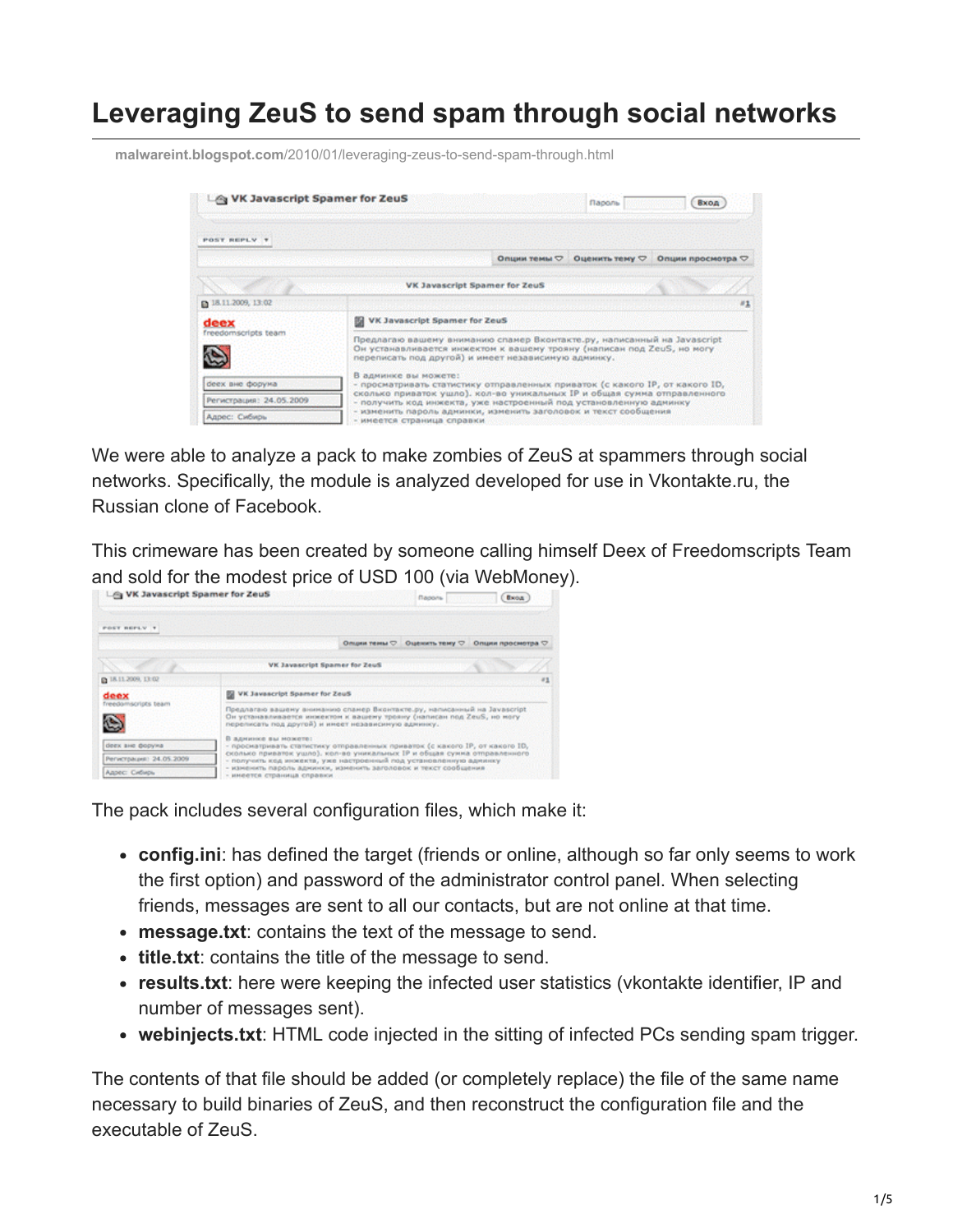Once the victim's PC is infected with this executable as well as sending a typical ZeuS reports, will check the page you visited and if the addition of Vkontakte.ru and be in English (does not work in other languages) , activate the injection of code in the page, which always maintains the appearance of authenticity.

| E-mail or Login:         | <b>Welcome!</b>                                                                                                                                                      |  |
|--------------------------|----------------------------------------------------------------------------------------------------------------------------------------------------------------------|--|
| Password:                | VK is an all-purpose tool for finding friends, both old and new.                                                                                                     |  |
|                          | Our goal is to keep old friends, ex-dassmates, neighbours and coviorisers in touch.                                                                                  |  |
| <b>Register</b><br>Locky | We currently number 58 158 422 and counting.                                                                                                                         |  |
|                          | Willis the most popular website in Russia and Ukraine.                                                                                                               |  |
|                          | On our site, you can:                                                                                                                                                |  |
|                          | = Find people with whom you've studied, worked or met on vacation.<br># Learn nore about people around you and nake new friends.<br>* Stay in touch with loved ones. |  |
|                          | Legin Register                                                                                                                                                       |  |

From that moment, all requests are processed by the HTML page that handles getconfig.php later call to the real page to avoid suspicion, showing the user the actual content as you surf vkontakte.ru its pages; while below, sends a message every time you click a link from the page js.php, as seen in the following snippet from log:

192.168.72.131 - - [21/jan/2010:22:29:17 +0100] "GET /spam/vk/getoonfig.php HTTP/1.1" 200 104<br>"http://vkontakte.ru/notes.php" "Mozilla/4.0 (compatible; MSIE 7.0; Windows NT 5.1)" 192.168.72.131 - - [21/jan/2010:22:29:18 - 0100] "GET /spam/vk/js.php HTTP/1.1" 200 81<br>"http://vkontakte.ru/mail.php?autosend=1&act=writeKto=10100010000" "Mozilla/4.0 (compatible; MSIE 7.0; Windows NT 5.1)\* 192.168.72.131 - - (21/jan/2010:22:29-18 - 0100) "GET /spam/vk/js.pbp?f=0.770893946.5071978<br>HTTP/1.1" 200 81 "http://vkontakte.ru/mail.php?autosend=1&act=write&to=BBBBBBBBB" "Mozilla/4.0 (compatible; MSIE 7.0; Windows NT 192.168.72.131 -- [21/jan/2010:22:29:18 +0100] 'GET s''s states and the state of the state of the state of the state of the state of the state of the state of the<br>/span/vk/saccess.php?nocache=0.4629986281027114&nyid=XXXXXXXXVW\*"Moxilla/4.0 (compatible; MSIE 7.0: Windows NT \$.11" 192.168.72.131 - - [21/lan/2010-22-29:41 +0100] "GET /spam/vk/getconfig.php HTTP/1.1" 200 104 "http://vkontakte.ru/mail.php?id=XXXXXXXXX" "Mozilla/4.0 (compatible: MSIE 7.0; Windows NT 5.1)" гидг, // wantanic.ru/man.pnp:na=ААААААААА — милли у ч.0 (compatible; MSic. 7.0; winnows в 1-8.1)<br>192.168.72.131 - - (21./lan/2010:22:29-42 =0100) "GET /spam/vk/js.php HTTP/1.1" 200-80<br>"http://wantakte.ru/mal/php?astssend 192.168.72.131 - - [21/jan/2010:22:29:42 -0100] "GET /spam/vk/js.php?f=0.08157689112485272<br>HTTP/1.1" 200 00 "http://vkostakte.ru/mail.php?actosend=1&act=write&to=YYYYYY" "Mozilla/4.0 (compatible; MSE 7.0; Windows NT 5.1)" 192.168.72.131 -- [21/Jan/2010:22:29-42 +0100] "GET<br>/spam/vk/success.php?nocache=0.07626892995503542&myid=XXXXXXXXXITTP/1.1"200 20 "http://vkontakte.ru/mail.php?autosend=1&act=write&to=AAAAAAAA<sup>+</sup>"Mozilla/4.0 (compatible; MSIE 7.0; Windows NT 5.1)" 192.168.72.131 - - [21/jan/2010:22:29:45 +0100] "GET /spam/vk/getconfig.php HTTP/1.1" 200 104<br>"http://vkontakte.ru/mail.php?out=1" "Mozilla/4.0 (compatible: MSIE 7.0; Windows NT 5.1)" 192.168.72.131 - - [21/jan/2010:22:29:46 +0100] "GET /spam/vk/js.php HTTP/1.1" 200 81<br>"http://vkontakte.ru/mail.php?actosend=1&act=write&to=ZZZZZZZZ" "Mezilla/4.0 [compatible; MSIE 7.0; "http://vkontakte<br>Windows NT 5.1)" 192.168.72.131 - - [21/Jan/2010:22:29:46 - 0100] "GET /spam/vk/js.php?f=0.8682432031277047<br>HTTP/1.1" 200 80 "http://vkontakte.ru/mail.php?actosend=1&act=wrke&to=H0HBHHH" "Mozilla/4.0<br>{compatible; MSIE 7.0; Windows NT 5.1} 192.168.72.131 -- [21/jan/2010-22-29:46 +0100] "GET 192.168.72.131 - - [21/jan/2010:22:29:46 - 0100] "GET<br>/span/Myloscores.php?nocache=0.11933687238902235&myid=NXXXXXXOXOX HTTP/1.1" 200 20<br>"http://wkontakte.ru/mail.php?astosend=1&act=write&to=ZZZZZZZZ" "Mozila/4.0 [compatib 192.168.72.131 - - [21/Jan/2010:22:30:04 +0100] "GET /spam/vk/getoonfig.php HTTP/1.1" 200 104<br>"http://vkontakte.ru/mail.php?out=1" "Mozilla/4.0 (compatible; MSIE 7.0; Windows NT 5.1)" 192.168.72.131 - - [21/jan/2010:22:30:05 +0100] "GET / spam/vk/js.php HTTP/1.1" 200 80<br>"http://vkontakte.ru/blank.php?code=1" 'Mozilla/4.0 (compatible; MSIE 7.0; Windows NT 5.1)"

The result can be seen in the sent items, where all messages that have been sending our contacts: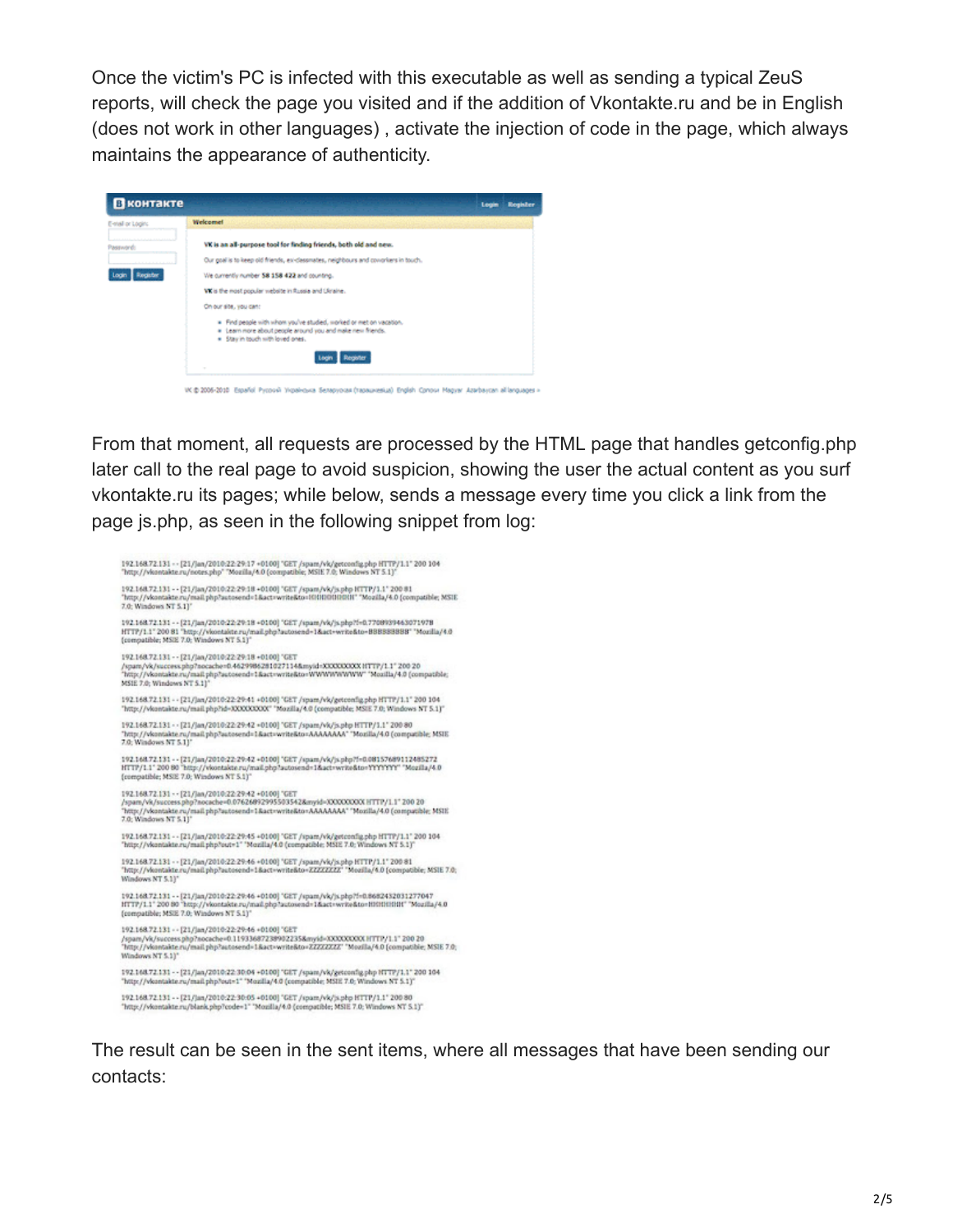| Ny hiofie<br>edit.                         | Sent Hessages                                                                      |           |                    |
|--------------------------------------------|------------------------------------------------------------------------------------|-----------|--------------------|
| My Frends<br>My Photos<br><b>Ply Music</b> | Received                                                                           |           | <b>New Message</b> |
|                                            | Select: Al, Read, New, None  -<br>NNN VOOR VOOR GEBOU                              |           | Staighmessages     |
| My Messages                                | You have sent 18 messages.                                                         |           |                    |
| My Notes<br>My Groups (6)                  |                                                                                    |           |                    |
| <b>My Events</b><br>My Settings            |                                                                                    | a kekeen. |                    |
|                                            |                                                                                    |           | いかいきょうふん           |
|                                            | .<br>which is a solid army<br><b></b>                                              |           |                    |
|                                            |                                                                                    |           |                    |
|                                            | <b>VINY</b><br><b>ENVIRON</b><br><b>CENTER</b><br>布局<br>today at 10.<br>- - -<br>. | .         |                    |
|                                            |                                                                                    |           |                    |

All this is managed from a panel of independent control of ZeuS, which requires no database to run, since configuration and reporting are in separate text files.

The control panel is simple enough. It has a blank login page with a box to put the password that gives access to the panel itself, with a menu of 5 options:

**Reports**: shows the result of sending spam. In our example, the ID has sent 20 messages from the specified IP.

|                                             | [\$] ОТЧЕТЫ • ИНЖЕКТ • НАСТРОЙКИ • ПОМОЩЬ • ВЫХОД              |
|---------------------------------------------|----------------------------------------------------------------|
| $[\sim]$                                    |                                                                |
| [~] <b>СТАТИСТИКА ОЧИСТИТЬ</b>              |                                                                |
| [+] показать: 50 100 все                    |                                                                |
|                                             | [+] ID пользователя / IP адрес / кол-во отправленных сообщений |
| [+] всего отправлено: 20, уникальных IP 1   |                                                                |
| $\pm$ - 192.168.72.131 - 20<br>$\sim$ id 65 |                                                                |
| [+] всего 1 записей                         |                                                                |

**Inject**: shows the code injection (webinjects.txt) and links to three pages responsible for performing tasks involving the shipment.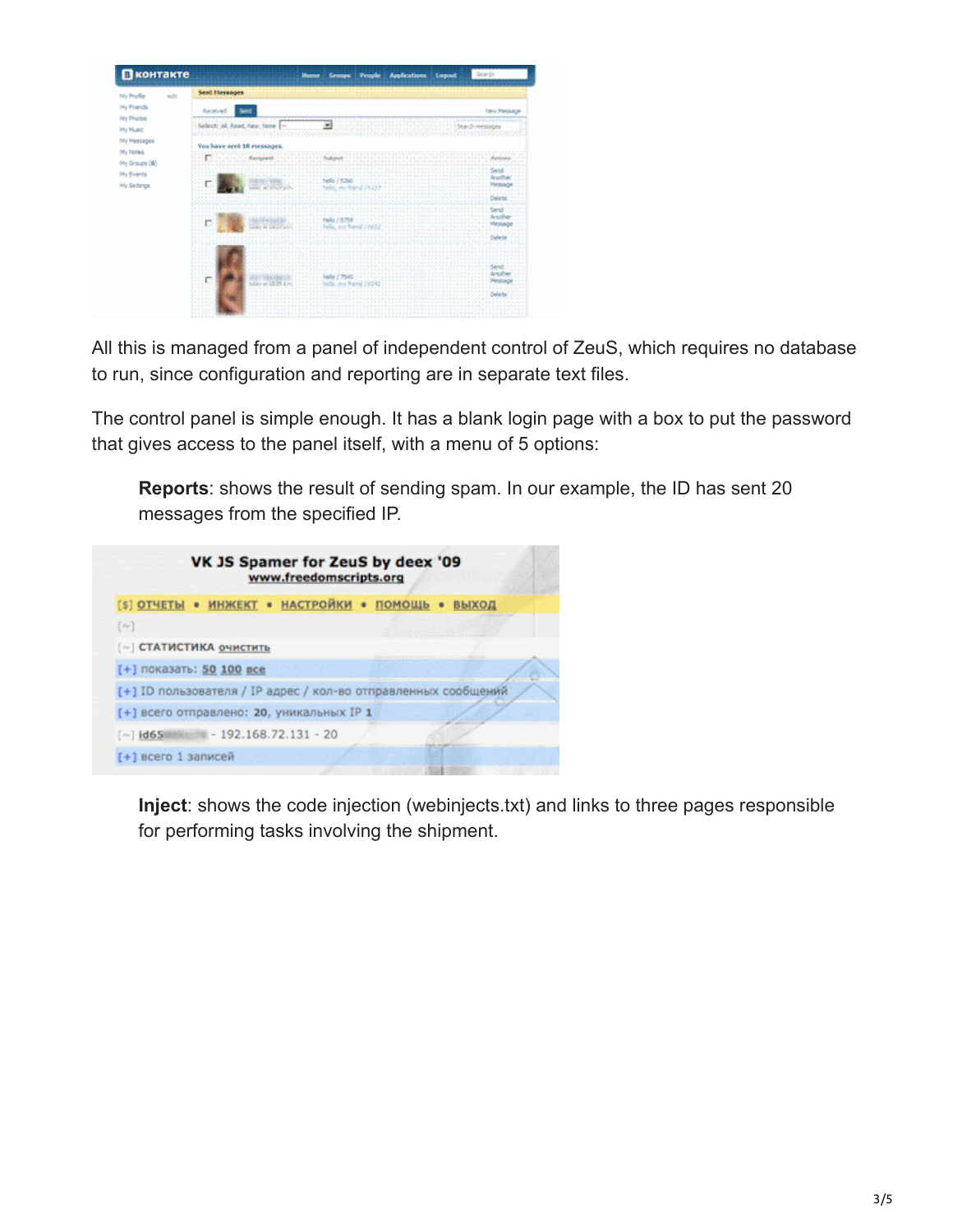

**Settings**: From here you can manage the configuration files to change the password and set the title and body of the message to send. This data is stored in the configuration files mentioned above.

|                                                                                                                                                                                                                                                                                                                                                                                                                                                                                                                                                                             | [5] ОТЧЕТЫ • ИНЖЕКТ • НАСТРОЙКИ • ПОМОЩЬ • ВЫХОД |
|-----------------------------------------------------------------------------------------------------------------------------------------------------------------------------------------------------------------------------------------------------------------------------------------------------------------------------------------------------------------------------------------------------------------------------------------------------------------------------------------------------------------------------------------------------------------------------|--------------------------------------------------|
| $\left\{ \left. \left. \left. \left. \left. \left. \left. \left. \left. \left. \right. \right. \right. \right. \right. \right. \right. \right. \left. \left. \left. \left. \left. \right. \right. \right. \right. \right. \left. \left. \left. \left. \right. \right. \right. \left. \left. \left. \left. \right. \right. \right. \right. \left. \left. \left. \left. \left. \left. \left. \right. \right. \right. \right. \right. \right. \right. \left. \left. \left. \left. \left. \left. \left. \left. \left. \left. \left. \right. \right. \right. \right.$            |                                                  |
| (-) РЕДАКТОР КОНФИГА                                                                                                                                                                                                                                                                                                                                                                                                                                                                                                                                                        |                                                  |
| (-) пароль на аднинку:                                                                                                                                                                                                                                                                                                                                                                                                                                                                                                                                                      |                                                  |
| старый<br>$[-]$                                                                                                                                                                                                                                                                                                                                                                                                                                                                                                                                                             |                                                  |
| новый<br>$\left[ \left. \left. \left. \left. \left. \left. \left. \left. \left. \right. \right. \right. \right. \right. \right. \right. \left. \left. \left. \left. \right. \right. \right. \right. \left. \left. \left. \right. \right. \right. \left. \left. \left. \right. \right. \left. \left. \left. \right. \right. \right. \left. \left. \left. \left. \right. \right. \right. \left. \left. \left. \right. \right. \right. \left. \left. \right. \right. \left. \left. \left. \left. \left. \left. \left. \right. \right. \right. \right. \right. \left. \left. \$ |                                                  |
| nostrop<br>$[-1]$                                                                                                                                                                                                                                                                                                                                                                                                                                                                                                                                                           |                                                  |
| $\lceil \cdot \rceil$ спан                                                                                                                                                                                                                                                                                                                                                                                                                                                                                                                                                  |                                                  |
| $\left[\cdots\right]$ заголовок                                                                                                                                                                                                                                                                                                                                                                                                                                                                                                                                             |                                                  |
| $[-]$ help                                                                                                                                                                                                                                                                                                                                                                                                                                                                                                                                                                  |                                                  |
| $[-]$ coofuseness                                                                                                                                                                                                                                                                                                                                                                                                                                                                                                                                                           |                                                  |
|                                                                                                                                                                                                                                                                                                                                                                                                                                                                                                                                                                             |                                                  |
|                                                                                                                                                                                                                                                                                                                                                                                                                                                                                                                                                                             |                                                  |

**Help**: A brief page with some indication of what this pack and the two component parts: Inject and Admin.